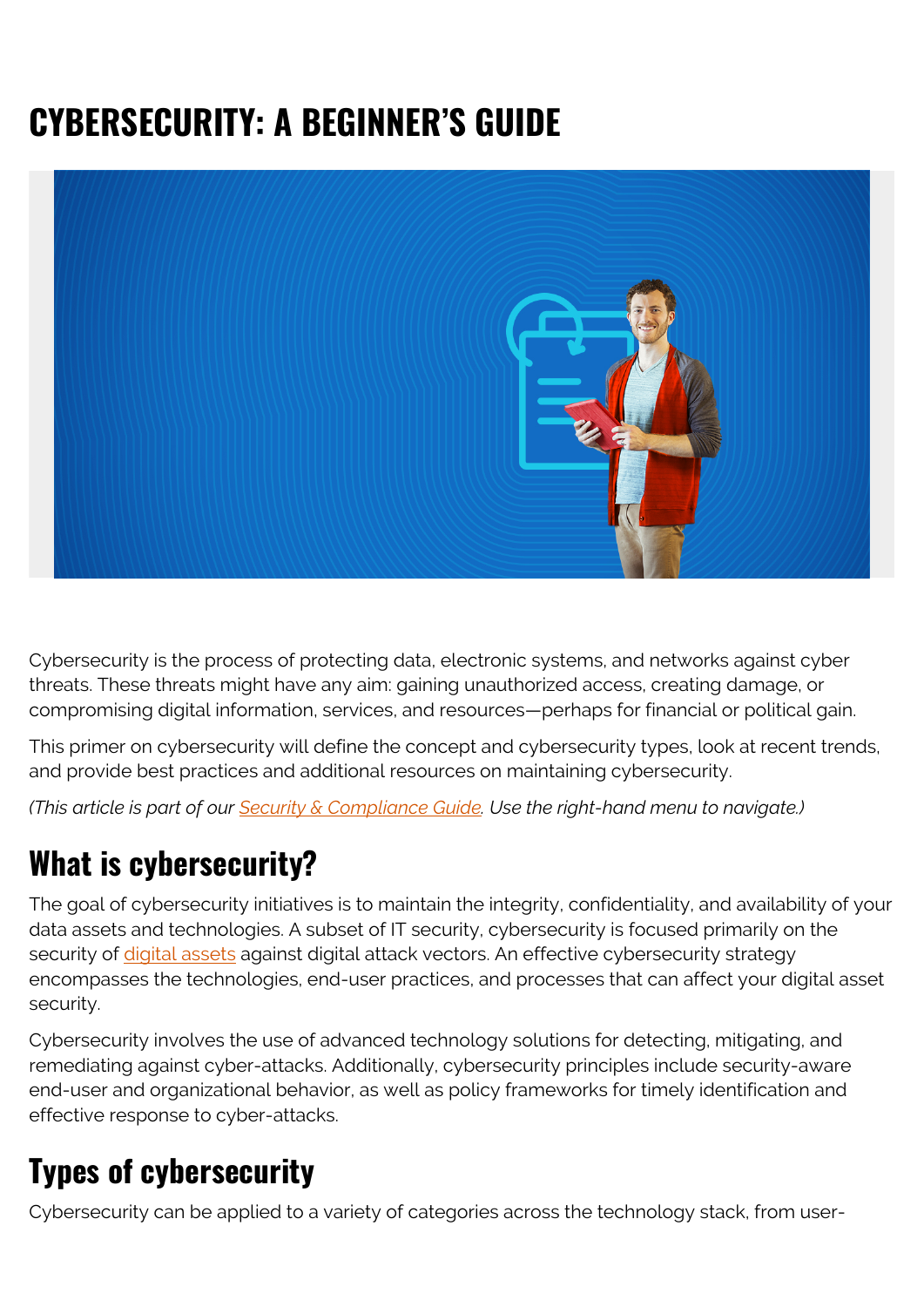facing applications and backend network infrastructure to organizational policies and end-user behavioral practices. Here are the most common categories of cybersecurity:



## **Infrastructure Security**

Relates to the security of utility services infrastructure use to power and operate datacenter technologies, cloud, and networks. A cyber-attack causing power outages at datacenters are often aimed at its critical utility infrastructure systems. Examples of this infrastructure include:

- Power supply and transmission systems
- Water supply and cooling
- Heating and ventilation
- Other cyber-physical systems

#### **Network Security**

Data must be secured during transmission. Network security measures such as encryption, traffic monitoring, firewalls, Virtual Private Networks (VPNs), and end-point security ensure data integrity as it transmits between servers and clients across distributed networks.

#### **Information Security (InfoSec)**

Involved with the security of data across its end-to-end lifecycle, [InfoSec measures](https://blogs.bmc.com/blogs/introduction-to-information-security-management-systems-isms/) are designed to ensure that only the authorized users, apps, and systems are able to access the required information. The main objectives of information security include confidentiality, integrity and availability [\(CIA\)](https://www.geeksforgeeks.org/what-is-information-security/) of data. Additional objectives include accountability and authenticity of information, which contribute to the overall security and privacy associated with digital information.

## **Cloud Security**

Digital information, apps, and services typically reside in servers across geographically distributed data centers accessed over Internet networks. These data centers, known as cloud systems, should be secure and designed to meet [Service Level Agreement \(SLA\) objectives](https://blogs.bmc.com/blogs/sla-template-examples/) as decided between cloud vendors and its customers. Cloud security ensures that this infrastructure and the data stored in cloud systems is secure against cyber threats. Other objectives include that privacy and service availability is ensured within a network of shared cloud infrastructure resources.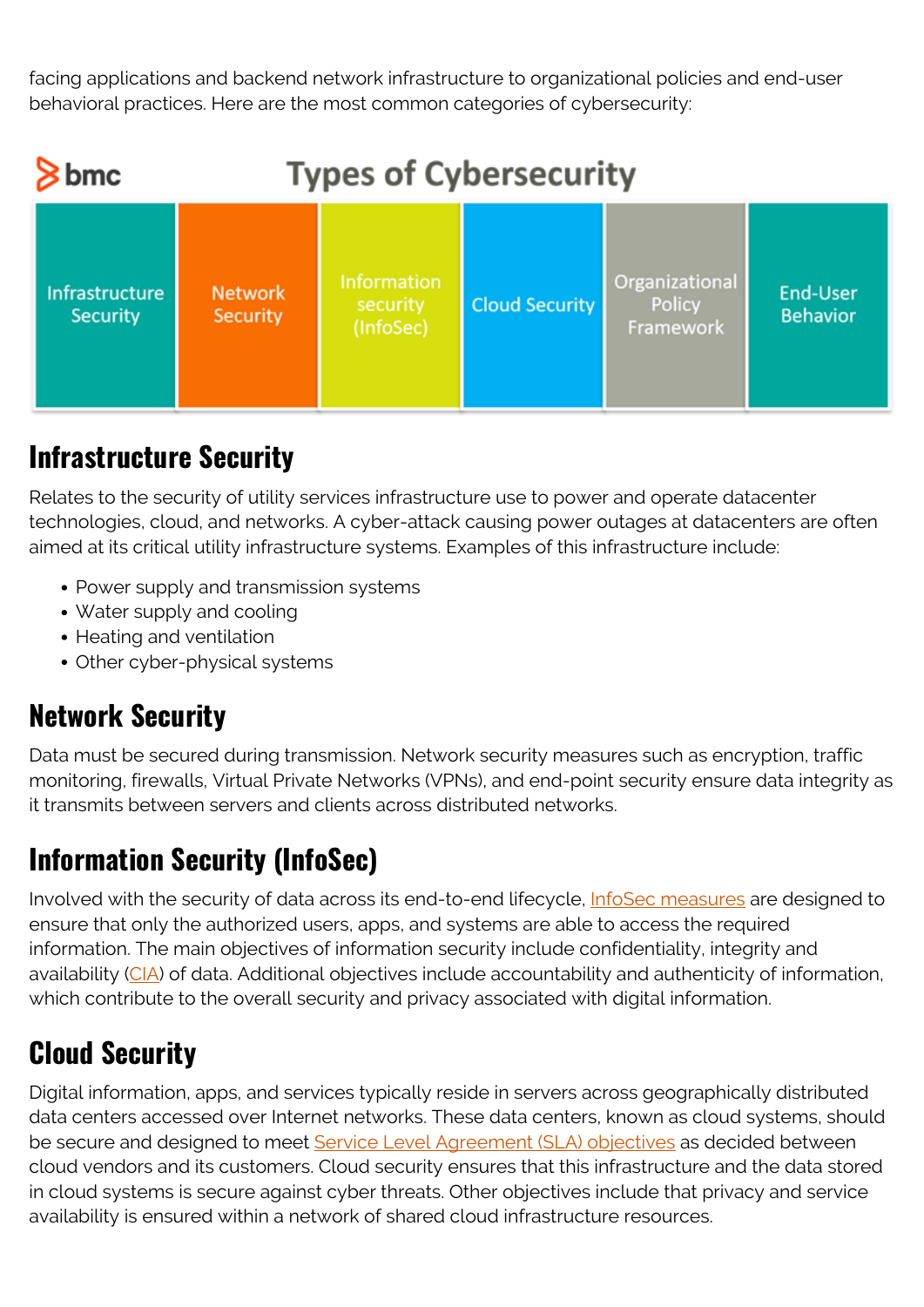## **Organizational Policy Framework**

Your organizational policy framework is the part of cybersecurity responsible for mitigating security risks. It relates to everything, ranging from the choice of cybersecurity solutions, access controls and privileges assigned to end-users, *disaster response*, and preparation. The policy framework should be designed as an optimal tradeoff between security, cost, performance and business value of cybersecurity initiatives.

#### **End-User Behavior**

Users are the first line of defense against cyber-attacks. Many security vulnerabilities in technologies and systems can be addressed by controlling the human element compromised with a cyber-attack. Educating users about the security best-practices such as regularly updating systems for security, keeping [strong passwords](https://blogs.bmc.com/blogs/enterprise-password-management-best-practices/) and authentication systems, and not exposing critical corporate information and digital workloads to security-prone IT environments and situations is the first step for any cybersecurity program.

## **Cybersecurity trends**

Cyber threats come in various forms. Organizations use all kinds of sophisticated technologies to protect sensitive digital assets. At the same time, cybercrime underground rings with seemingly endless resources continue to exploit unpatched system vulnerabilities and unsuspecting users. The result is devastating for corporate organizations, governments and end-users alike. The global cybersecurity market is [worth \\$173 billion](http://forbes.com/sites/louiscolumbus/2020/04/05/2020-roundup-of-cybersecurity-forecasts-and-market-estimates/#21a38391381d) in 2020 and expected to reach \$270 billion by the year 2026.

Despite the improving security systems in place, many organizations fail to prepare against overwhelming security threats and succumb to the attacks. Consider the **following trends** observed in the year 2019:

- On average, only 5% of data folders in corporate computer systems are adequately protected. ([Varonis](https://www.varonis.com/2019-data-risk-report/))
- 1 billion data records were exposed in the first six months of the year 2019. ([RiskBased](https://pages.riskbasedsecurity.com/2019-midyear-data-breach-quickview-report))
- A cyber-attack is performed every 39 seconds, 2,244 times a day. [\(University of Maryland\)](https://eng.umd.edu/news/story/study-hackers-attack-every-39-seconds)
- The average cost of data breach is \$3.92 million. [\(Security Intelligence\)](https://securityintelligence.com/posts/whats-new-in-the-2019-cost-of-a-data-breach-report/)
- 53% of companies had over 1,000 sensitive files accessible to every employee. [\(Varonis\)](https://www.varonis.com/2019-data-risk-report/)
- 43% of security incident victims were small business organizations. ([Verizon\)](https://enterprise.verizon.com/en-gb/resources/reports/dbir/)
- Cybersecurity unemployment is 0%, with related job postings expected to increase by 32% between 2018-2028. ([CSO Online](https://www.csoonline.com/article/3120998/zero-percent-cybersecurity-unemployment-1-million-jobs-unfilled.html), [Bureau of Labor Statistics\)](https://www.bls.gov/ooh/computer-and-information-technology/information-security-analysts.htm)

# **Creating a cybersecurity strategy**

So how do you maintain security of sensitive digital assets? These assets are your competitive differential, but they that also obligate you to protect end-user privacy. Note the following actions and considerations when developing your cybersecurity strategy:

1. **Not all data assets and infrastructure resources should be protected in the same way.** Each digital asset has an associated business value and privacy requirement. Optimize your cybersecurity investments to protect the most critical digital assets.